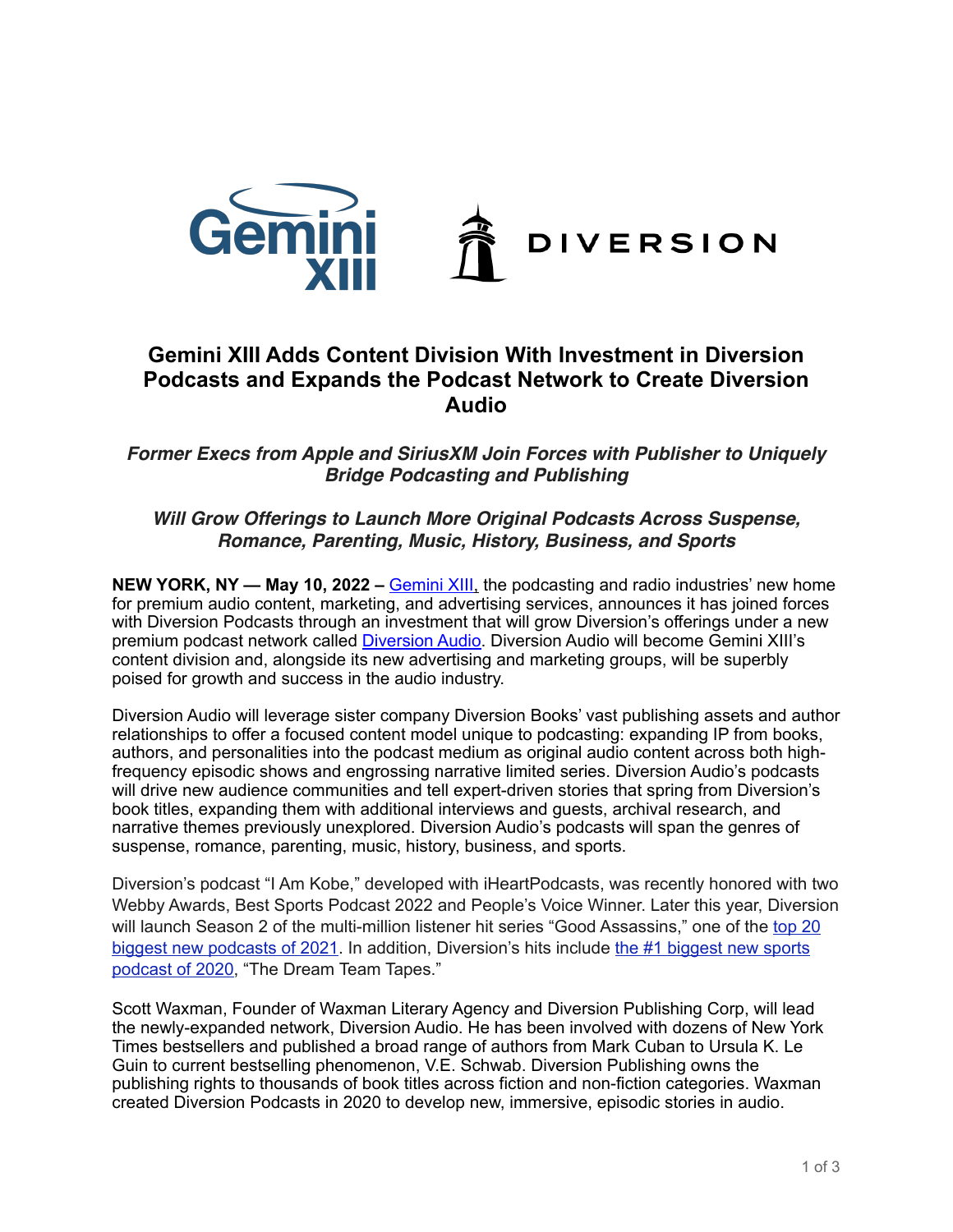Waxman will lead the new network along with Jacob Bronstein, SVP of Content and Development, who has spent his career in book publishing, podcast and audiobook production, marketing, and tech. Bronstein has helmed hundreds of audio projects with authors and actors including Tom Hanks, Ken Burns, Jeffrey Wright, and Judy Blume, and has three Grammy Awards for productions with Barack Obama and Bill Clinton. At Apple Inc., Bronstein led the marketing organizations for Apple Podcasts, Apple Books, and Apple News and has worked in the podcast space with brands including Criminal Content, Lemonada Media, Insider, and Spooler.

Mark Francis, Co-Founder of Diversion Podcasts, is Diversion Audio's SVP of Production and is an award-winning veteran entertainment executive with more than three decades in the audio industry as a writer, producer, and director. Francis helped launch the SiriusXM platform including 15 years as the Senior Director of Talk Production shaping the sound of shows and channels including Andy Cohen, Martha Stewart, and hundreds of others.

Gemini XIII is led by co-founders and national audio veterans Spencer Brown, CEO, who previously founded Cadence13 and Dial Global, and Charles Steinhauer, Gemini XIII's COO and former COO of Westwood One. The company recently announced its acquisition of [The](http://www.theinfiniteagency.com/)  [Infinite Agency,](http://www.theinfiniteagency.com/) a full-service digital advertising agency based in Dallas, TX, and [Phantom](https://www.phantomproducer.com/)  [Producer](https://www.phantomproducer.com/), the world's first patented audio imaging service that includes web and mobile app user interfaces and makes professional audio production fully mobile. Gemini XIII is based in New York, with offices in Dallas and Sydney, Australia.

Spencer Brown, Co-Founder and CEO, Gemini XIII, said: "Through Diversion Audio, we will build upon the successful franchises and proven track record that Scott and his talented team have created at Diversion Podcasts. Together with our recent acquisitions of Phantom Producer and The Infinite Agency, Gemini XIII is well-positioned to optimize these premium assets and capabilities to build and grow a new breed of audio company. The creation of Diversion Audio advances that strategy considerably. We think podcast listeners and readers alike will love what they hear as we launch new podcasts tied to Diversion's expansive intellectual property library."

Scott Waxman, Founder and CEO, Diversion Publishing Corp., said: "Through our partnership with Gemini XIII we will be able to chart a promising new path for our podcasting strategy. While we have been fortunate with the success of our initial shows, working with Spencer Brown and Charles Steinhauer, two proven leaders in the audio space, Diversion Audio will be positioned for even bigger success. Combining Diversion's IP library with Gemini's XIII expertise in sales and marketing is a natural fit and we couldn't be more excited about the days ahead as we build out Diversion Audio."

## **About Diversion Audio**

Diversion Audio creates immersive audio stories that engage and amaze listeners. Through rare primary source interviews, elegant sound design, and expert perspectives unavailable anywhere else, Diversion productions take you deep into worlds and introduce you to characters you'll never forget. From romance to sports to spies, from true crime to true adventure, across history, music, and even war, Diversion brings real stories to life. Learn more at [diversionaudio.com.](http://www.diversionaudio.com/)

## **About Gemini XIII**

Gemini XIII serves the audio industry with premium content, production, and marketing services for podcasting and radio. Gemini XIII owns and operates The Infinite Agency, a full-service digital advertising agency that is built to create the future of brands using data driven strategies,